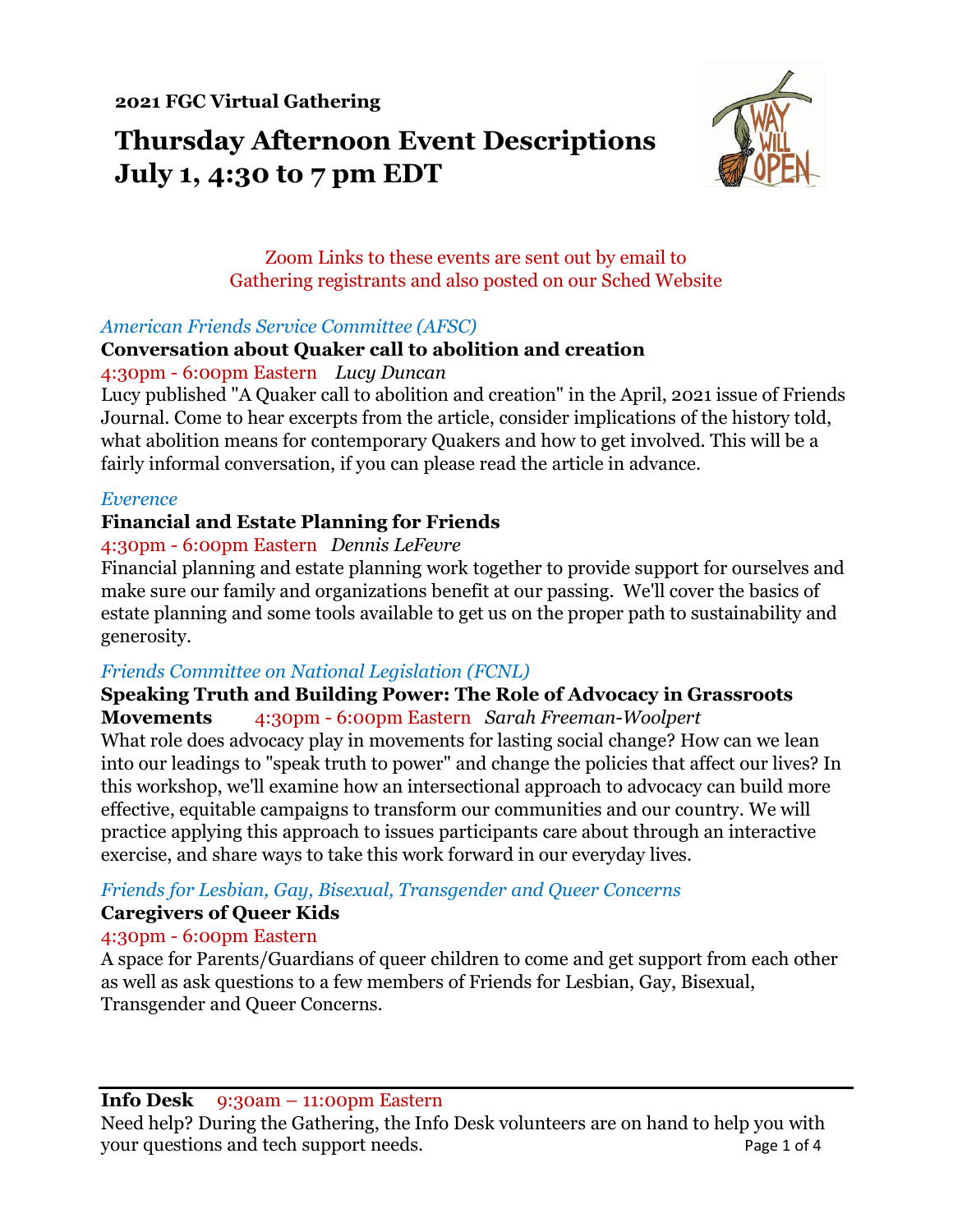#### *Friends for Lesbian, Gay, Bisexual, Transgender and Queer Concerns*

#### **Gathering for Transgender, Nonbinary, and Gender Nonconforming Friends** 4:30pm - 6:00pm Eastern

A space for those who identify as Transgender, Nonbinary and Gender Nonconforming to come together. Youth and High Schoolers are welcome.

## *Healing Center*

#### **Healing Circle**

4:30pm - 6:00pm Eastern *jan stansel, Bruce Kanerak, Anne Pomeroy* The Healing Circles will be much like the traditional Quaker Meeting for Healing. Any and everyone is invited to attend. All present will provide support for those asking for help. Grounding in Spirit. Holding in Light and prayer. verbal prayers. singing. energy work, all appropriate. Email gatheringhealingcenter@gmail.com to request Distance Healing individual sessions.

#### *Ministry on Racism*

#### **Friends of Color Affinity Space (evening)**

#### 6:00pm - 7:00pm Eastern

A space for People of Color only to build community during the Gathering

#### *Nontheist Friends*

## **Remembering Those We Have Lost and Living Without Them**

#### 4:30pm - 6:00pm Eastern *Margaret Conrow*

A time to share experiences of loss of a loved one. Worship Sharing format will be used so all Friends may offer their experiences.

#### *Open Hang Out Time*

#### **Open Hang Out Time**

#### 6:00pm - 7:00pm Eastern

Open Hang Out rooms scheduled throughout the day will provide registrants a way to meet up with new and old Friends. When you join the Open Hang Out space, a Zoom Host will be present to give Friends a choice of breakout rooms to join or make new breakout rooms. See the Open Hang Out Announcement Board for pre-scheduled breakout room topics (you could request one). You can join the Open Hang Out Space zoom meeting at any point while it's open.

#### *People of Color Center*

#### **Racial Justice Work in Your Meeting - Part 2**

#### 4:30pm - 6:00pm Eastern

Building on Wednesday's session, we will strategize together about how to move antiracism work forward in our meetings. We will organize breakouts according to which stage of anti-racist transformation participants' meetings are in. In each breakout, participants representing different meetings will strategize together based on their shared context of their meetings' level of engagement with anti-racism work.

#### **Info Desk** 9:30am – 11:00pm Eastern

Need help? During the Gathering, the Info Desk volunteers are on hand to help you with your questions and tech support needs. Page 2 of 4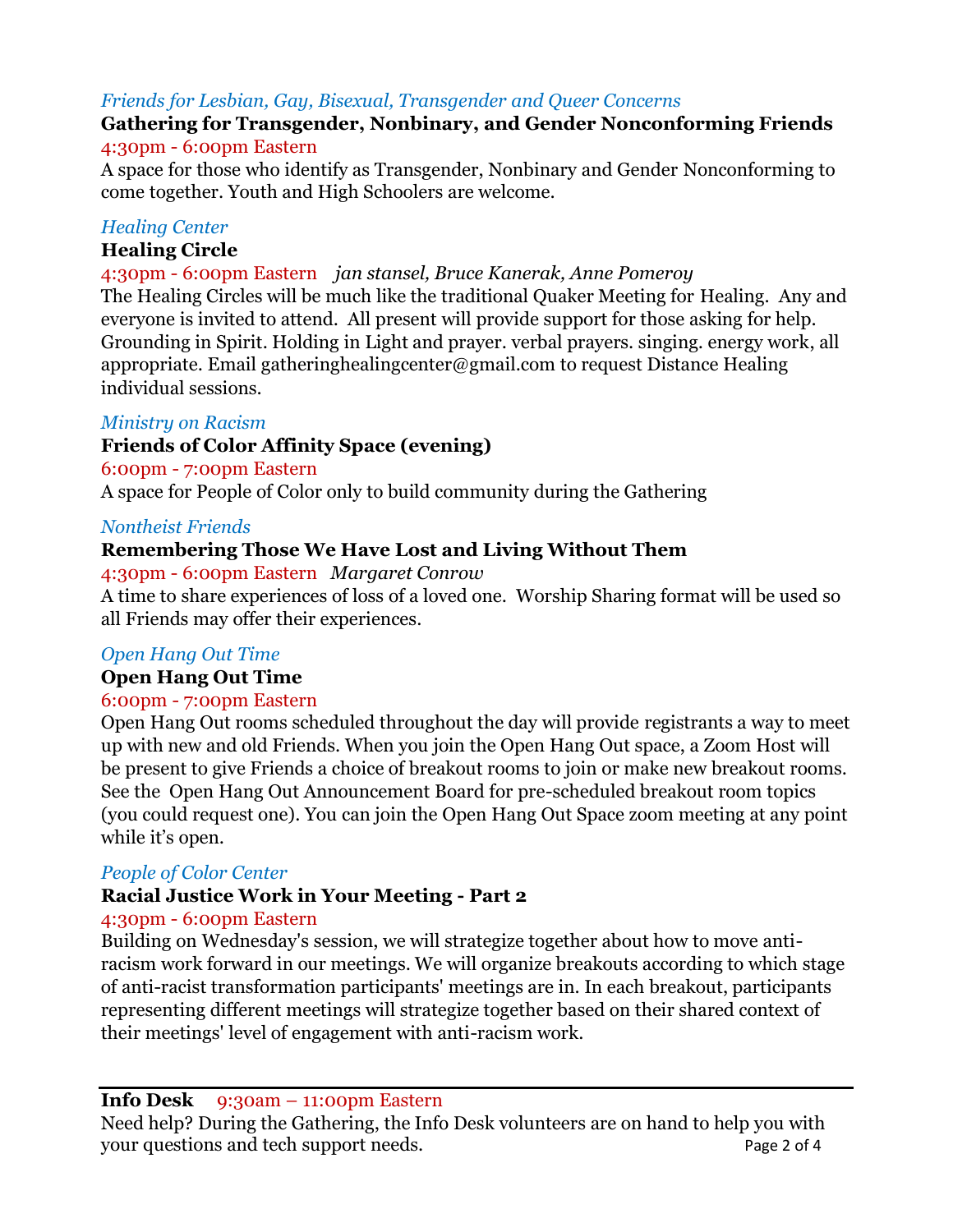## *Quaker Earthcare Witness*

## **Listening to Trees... and Spirit**

4:30pm - 6:00pm Eastern *Cai Quirk*

In this time when so many people are disconnected from the natural world, when science is giving plenty of facts about the world changing around us but few are listening, how can we reconnect with the earth and each other? How can we listen to our human and beyondhuman kin, listen with our hearts, our bodies, our souls? Stories, poems, and metaphors invite knowledge that is deeper than the brain, reaching into the heart, emotions, body, and soul. They encourage connections that span across distances, time, even to other realms or layers of the spirit world. In this workshop, Cai Quirk will share their own poems and writings which invite us into places of deep listening to the natural world, and worship sharing. We invite you to join from a place where you can see nature, whether that is a tree outside your window, a plant on your table, or being somewhere immersed in nature (you may join by phone if you wish).

#### *Quaker Parenting Initiative*

**The Quaker Parenting Initiative: Who we are. What we do. and What we have to offer?** 4:30pm - 6:00pm Eastern *Harriet Heath* & *Emma Richter* Our discussion will start by reviewing the rich insights and guidance Quakerism with its beliefs, testimonies and practices Quakerism has to offer parents. These we will relate to typical parenting situations. The workshop will review a brief history of the Quaker Parenting Initiative with a description of what we do and how we can support Meeting Programs particularly Outreach and Religious Education committee work.

#### *QuakerBooks of FGC*

## **Author Event! Margery Post Abbott and Carl Abbott**

#### 4:30pm - 6:00pm Eastern

Our two sought-after Friends will share how they have brought to life what Quakers offer ourselves and the world. They'll tell us about their new book, "Quakerism: the Basics" sharing how they worked together to fashion an accessible and appealing book that's sure to be a help to seekers new and not so new to the Society of Friends.

## *Sparklers Working Group*

## **Religious Education Networking Session**

4:30pm - 6:00pm Eastern *Erika Mittag, Anne Collins, Sally Farneth, Susan Hopkins* This is an annual gathering of Friends interested in religious education in the home and meeting to share ideas and resources and to ask for support.

#### **Info Desk** 9:30am – 11:00pm Eastern

Need help? During the Gathering, the Info Desk volunteers are on hand to help you with your questions and tech support needs. Page 3 of 4